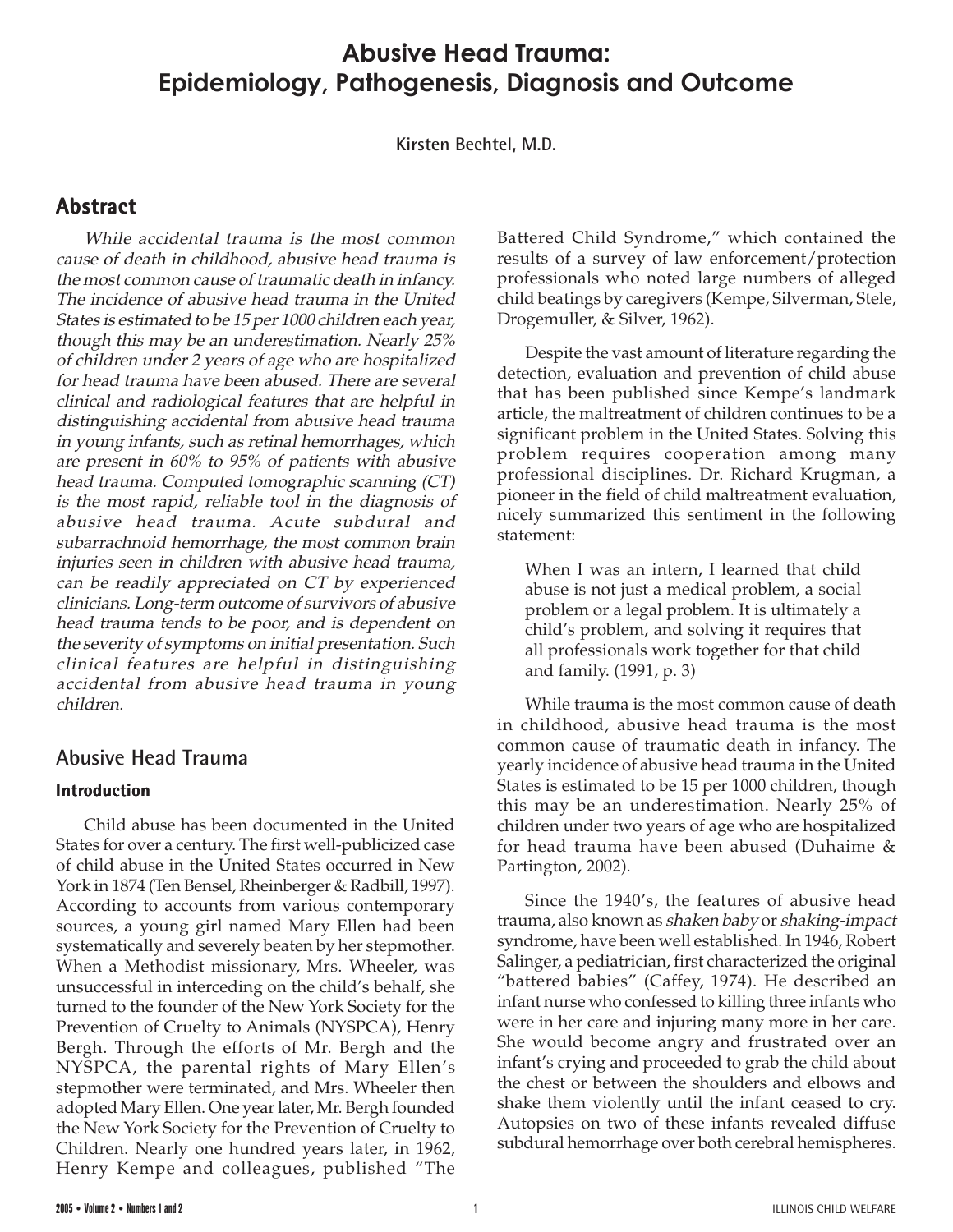The biomechanical forces necessary to cause this spectrum of injuries have only recently been explained. In 1972, Caffey described the "Whiplash Shaken Infant Syndrome", which suggested that the pathogenesis of such injuries as subdural hemorrhage and retinal hemorrhage was rotational deceleration forces of the head. Such forces cause the dura to slide along the surface of the brain, rupturing the vessels in the subdural space. Similarly, the vitreous humor slides along the surface of the retina, disrupting the vessels that course between the layers of the retina, resulting in diffuse retinal hemorrhage (Annable, 1994).

There has been some disagreement among those who care for children with abusive head trauma as to whether shaking alone is a sufficient cause, or whether both shaking and impact are necessary to cause this spectrum of injuries. Duhaime and colleagues in 1987 and Prange and colleagues in 2003 constructed biomechanical infant models and demonstrated that the forces necessary to cause concussion and subdural hemorrhage were generated only when these models were shaken and impacted on a fixed, hard surface, and not during shaking alone or during falls less than 1.5 meters (Duhaime et al., 1987; Prange, Coats, Duhaime, & Margulies, 2003). Such evidence of impact injury to the head may not be apparent on initial examination, and may be recognized only when the scalp is shaved or the galea exposed at surgery (Duhaime, Christian, Rorke, & Zimmerman, 1998). Other investigators have suggested that vigorous, violent shaking alone generates the force necessary to cause these injuries. Gilliland and Folberg (1996) reviewed the autopsies of children who died from abusive head trauma and found that 9% did not have any evidence of focal injury to the scalp, skull or dura.

## **Evaluating through Caregiver History**

Caregivers who inflict these injuries are sometimes unaware that they had injured the child. However, a competent observer would realize that such caregiver actions would inherently be injurious to the child. Infants and children are often shaken because of a caregiver's unrealistic expectations of the infant or child or as a disproportionate response to increasing levels of frustration. In some instances, it may be difficult to determine if the caregiver's intent was to inflict harm or to simply to stop the infant or child from crying. Recent studies have demonstrated that perpetrators who injure children in this manner are most likely to be, in descending order, fathers, male paramours, female babysitters and mothers (Starling & Holdern, 2000).

The histories provided by caregivers may be vague, such as "I found him like this when he awoke from a nap." There may be a suggestion of or reference to a remote, poorly defined event, such as "He may have fallen off the couch yesterday" or to a minor fall, such as "She fell and hit her head on the ground" or "He hit himself in the head with a toy". There is much literature to support the concept that household falls or falls down stairs rarely result in life threatening brain injury (Joffe & Ludwig, 1988; Helfer, Storis & Black, 1977; Duhaime, Alario, et al., 1992), except if a space-occupying lesion, such as an epidural or large intracranial hemorrhage, is present.

## **Evaluation through Physical examination**

Children with abusive head trauma can have a wide spectrum of symptoms and signs. Children with milder injuries may have only irritability, vomiting, poor feeding or sleepiness. These are symptoms overlap with those a myriad of common pediatric illnesses, and thus these children might not be recognized as having sustained an inflicted head injury. Children with severe injuries often present with more ominous symptoms and signs, such as apnea, unresponsiveness, seizures or cardiopulmonary arrest. The highest incidence of such injury is in children under six months of age, due to their proportionally larger head, weak neck muscles and poor head control, though varying degrees of injury can be seen in children up to two years of age (Duhaime, Christian, Rorke, & Zimmerman, 1998). Older, but physically smaller, children with developmental delays can also suffer from these injuries.

The observation that the diagnosis of abusive head trauma may be overlooked in children with milder symptoms was supported by a study by Jenny and colleagues in 1999 (Jenny, Hymel, Ritzen, Reinert & Hay, 1999). These investigators reviewed the medical records of 173 children less than three years of age with inflicted head trauma. They found that although 54 of these children (31%) had had a medical evaluation shortly after sustaining inflicted head trauma, the clinician failed to recognize that the child had been injured in this manner. The children who were most likely to have the diagnosis of abusive head trauma "missed" were very young (less than 6 months old), Caucasian infants who came from families where both parents lived in the home. This group of infants did not have respiratory compromise or seizures, and were more likely to have only irritability or vomiting.

On physical examination, there may not be obvious signs of trauma to the head, neck or chest. Scalp contusions may be seen only when the head is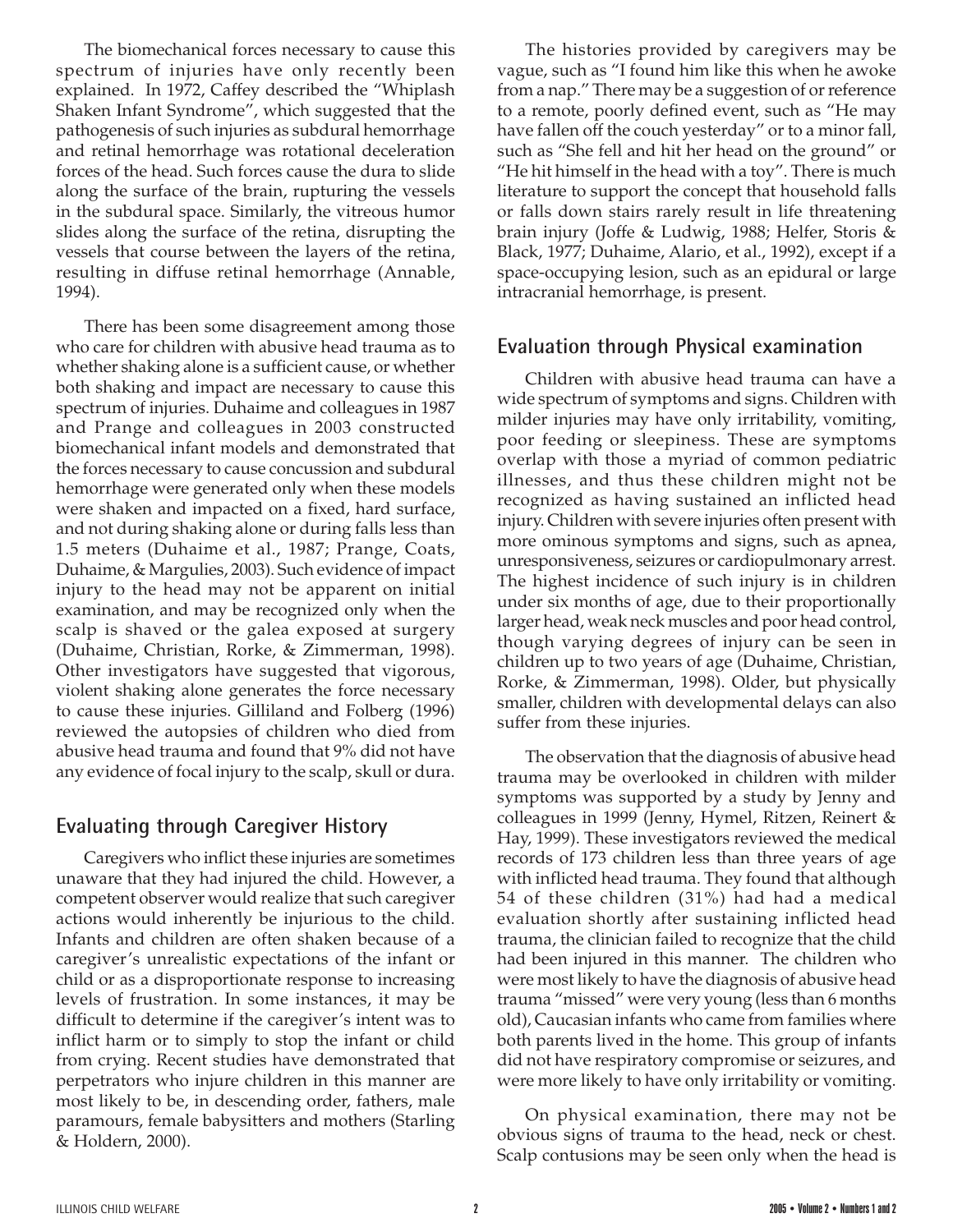shaved or when the scalp is exposed during craniotomy (Duhaime, Christian, Rorke, & Zimmerman, 1998). The extent of brain injury largely determines the signs and symptoms a child may have. There may be focal neurological signs, such as hypertonicity or flaccidity, gaze palsies, or unequal pupils. The child may be irritable or unresponsive to pain. Focal or generalized seizures may be apparent. Cardiopulmonary arrest may be due to significant brain injury, either from direct deceleration injury to the brainstem and upper cervical cord or from subsequent hypoxia and ischemia from cerebral edema (Duhaime, Christian, Rorke, & Zimmerman, 1998).

Retinal hemorrhages are present in 60% to 95% of patients with abusive head trauma (Annable, 1994; Duhaime, Christian, Rorke, & Zimmerman, 1998). They may sometimes be discovered on direct ophthalmoscopy without mydriatics, but often the true extent of hemorrhaging may be appreciated only with dilated, indirect ophthalmoscopy. Typically, the retinal hemorrhages seen in those children with abusive head trauma are multiple and often extend to the periphery (Krugman, 1991; Caffey, 1974). They can occur in multiple layers of the retina, most often in the nerve fiber and ganglion cell layers, and appear to be flame-shaped. Intraretinal and preretinal hemorrhages are more often dot-, blot- or boat-shaped hemorrhages (Annable, 1994). Retinal hemorrhages may either be unilateral or bilateral. Retinoschesis, internal splitting of the retina, macular folding, and vitreous hemorrhage are other retinal abnormalities often associated with abusive head trauma (Annable, 1994; Duhaime, Christian, Rorke, & Zimmerman, 1998).

On occasion, retinal hemorrhage may be seen in head injuries associated with accidental mechanisms. A recent case series by Christian and colleagues (1999) documented three cases of accidental falls and found that retinal hemorrhages were present on the same side as the subdural hemorrhage (Christian, Taylor, Hertle, & Duhaime, 1999). However, the retinal hemorrhages noted in this case series were isolated to the posterior pole of the retina, did not cover a significant surface area of the retina, did not extend to the periphery and were not accompanied by retinal folds or detachment. Similarly, Schloff et al. (2002) found that up to 8% of children with intracranial hemorrhage from accidental causes or neurosurgical procedures may have retinal hemorrhages. In contrast, retinal hemorrhages seen in abusive head trauma are diffuse and extend to the periphery of the retina. When such hemorrhage is associated with retinal folding or detachment or retinoschesis, the condition is highly suggestive of abusive injury. Finally, Bechtel and colleagues (2004) performed a prospective study of hospitalized children with inflicted and accidental head injury. Retinal hemorrhage was recognized in 10% of children with accidental head trauma and the majority of these were unilateral (Odom et al., 1997). In contrast, 60% of those with abusive head trauma had retinal hemorrhages that extended to the periphery, and these involved the preretinal layer and covered the macula (Odom et al., 1997). When retinal injury is suspected in cases of inflicted childhood neurotrauma, it is important that a dilated examination by an ophthalmologist be obtained, as important injury may be missed when such an examination is done by someone other than an ophthalmologist (Levin, 1990; Morad, et al., 2003).

Cardiopulmonary resuscitation typically does not cause retinal hemorrhages. Odom and colleagues (1997) performed dilated indirect ophthalmoscopy on hospitalized children who had undergone at least one minute of closed chest compressions during cardiopulmonary resuscitation. Of the 43 patients studied, only one patient had retinal hemorrhages, which were few in number. This patient also had evidence of activated coagulation at the time of the ophthalmoscopic examination. Retinal hemorrhage may be seen in up to 30% of infants shortly after birth, but typically resolves after 6 weeks of age (Barnes & Robson, 2000; Feldman, 1997).

# **Evaluation through Radiography**

Computed tomographic scanning (CT) is the most rapid, reliable tool in the diagnosis of abusive head trauma. Acute subdural and subarrachnoid hemorrhage, the most common brain injuries seen in children with abusive head trauma, can be readily appreciated on CT by experienced clinicians (See Figure 1). Typically, a subdural hemorrhage will be thin and extensive, but can occasionally be large enough to cause mass effect (Smith, 1997). There is a high propensity for subdural hemorrhage to involve the interhemispheric fissure, but also can involve the convexities, and can be unilateral or bilateral (Duhaime, et al, 1987; Schloff et al., 2002). Subarachnoid hemorrhages are usually multifocal and can be most often seen along the falx or the tentorium (Duhaime, Christian, Moss & Seidl, 1996). Skull fractures as well can be detected by CT scan and when present suggest impact of the head onto a fixed, hard surface. Skull fractures are most often linear, but can be stellate or diastastic as well.

Children with more severe deceleration injury to the brain may have evidence of diffuse cerebral edema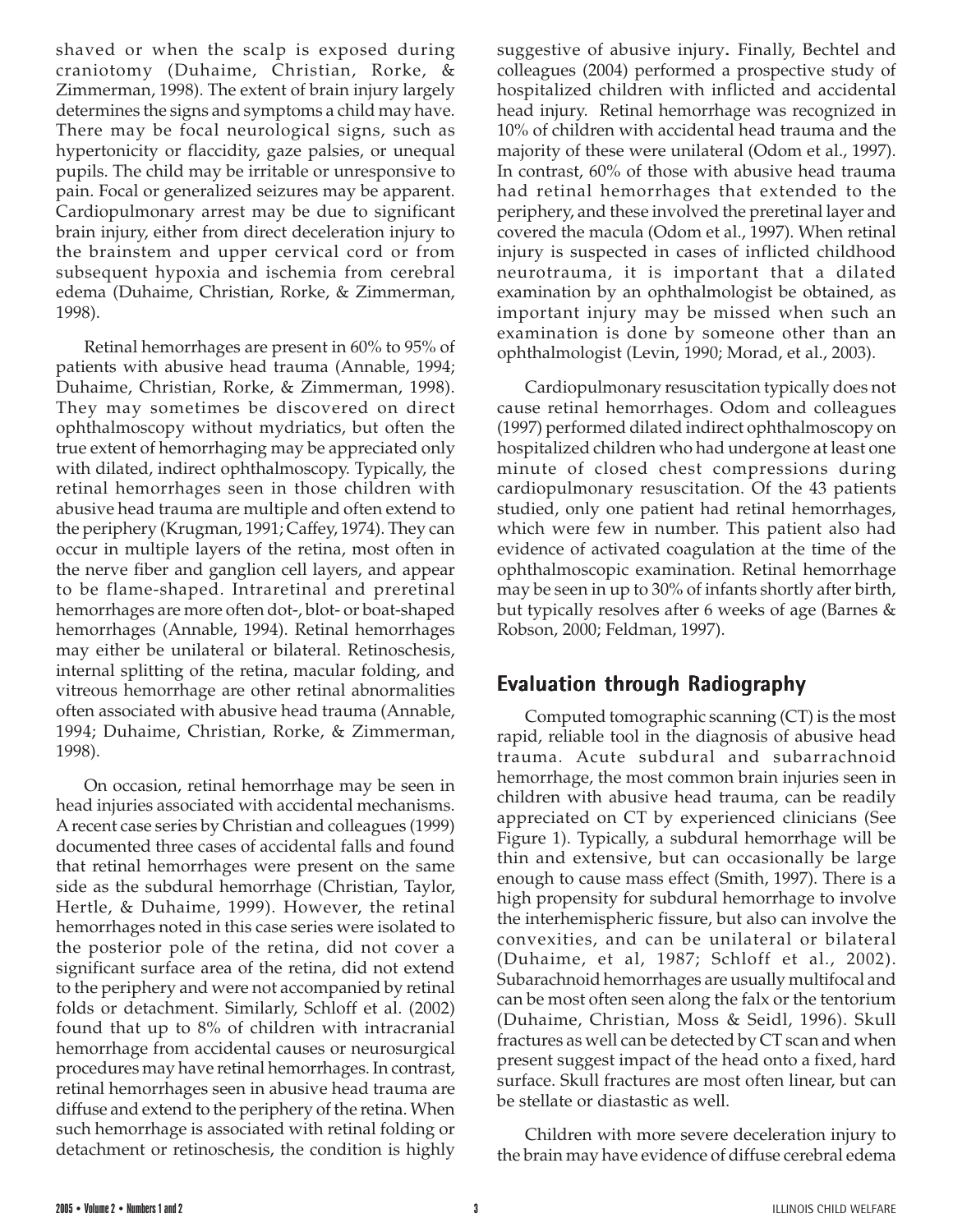**Figure 1**



Acute subdural and subarachnoid hemorrhage in a three-month-old infant.

and diffuse axonal injury. This may appear as a reversal of the differentiation between the gray-and white matter, also known as the "reversal sign" (Smith, 1997). The gray matter will therefore appear less dense than the deeper gray matter structures of the basal ganglia and brain stem, as well as the white matter. Diffuse axonal injury arises from shearing injuries to the structures along the gray-white matter interface. Acute, punctate hemorrhage may be present along the gray-white matter junction of the gyri, the corpus callosum or the basal ganglia (Smith, 1997).

Magnetic resonance imaging (MRI) may be useful to detect small extra-axial fluid collections not appreciated on CT scans, to reveal diffuse axonal injury and to narrow the window of time in which the injury occurred (Smith, 1997; Duhaime, Christian, Moss & Seidl, 1996). MRI can be difficult to obtain in children requiring mechanical ventilation and inotropic support, and thus should be considered as an adjunct to CT scans.

Other hallmarks of shaking injury include posterior and anterolateral rib fractures and metaphyseal fractures. When children present with acute brain injury due to shaking, these injuries may occasionally be detected on plain radiographs at the time of initial presentation to the Emergency Department. At the time of the acute injury, such fractures may not have overlying tenderness, edema or crepitus, and there may not be loss of function of the involved extremity. Despite the high frequency of rib fractures in abuse, clinically significant injury to the lungs and heart is uncommon. When there is

underlying injury, pneumothoraces or pulmonary contusions may be present (See Figure 2). In cases when rib fractures are not initially detected by plain radiography, they may only be detected with skeletal scintigraphy, but this can be difficult to obtain in children who have significant brain injury that requires mechanical ventilation and inotropic support. Plain radiography obtained within 10 days of initial presentation may be the only modality to demonstrate these fractures in this sicker group of patients with abusive head trauma (Havilland & Ross, 1997). When these fractures are present with the previously described CNS and retinal findings, this constellation of injuries is pathognomic for abusive head trauma. Despite the high frequency of rib fractures in abuse, clinically significant injury to the lungs and heart is uncommon. When there is underlying injury, pneumothraces or pulmonary contusions may also be present.





Acute bilateral posterior rib fractures of the 1st through 4th ribs in a four-month-old infant. As a result of displacement of the rib fractures, there was also a right pneumothorax.

## **Outcomes for Survivors of Abusive Head Trauma**

Long-term outcome for survivors of abusive head trauma tends to be poor, and is dependent on the severity of symptoms at initial presentation (Ewing-Cobbs et al., 1998; Gilles & Neslon, 1998; Hanigan, Peterson, & Njus, 1987; Feldman, 1992). The overall mortality from such injuries can be as high as 25% (Ewing-Cobbs et al., 1998). Children who present with apnea, seizures and coma are more likely to have longterm neurologic sequelae as developmental delay, seizures and static encephalopathy. Children with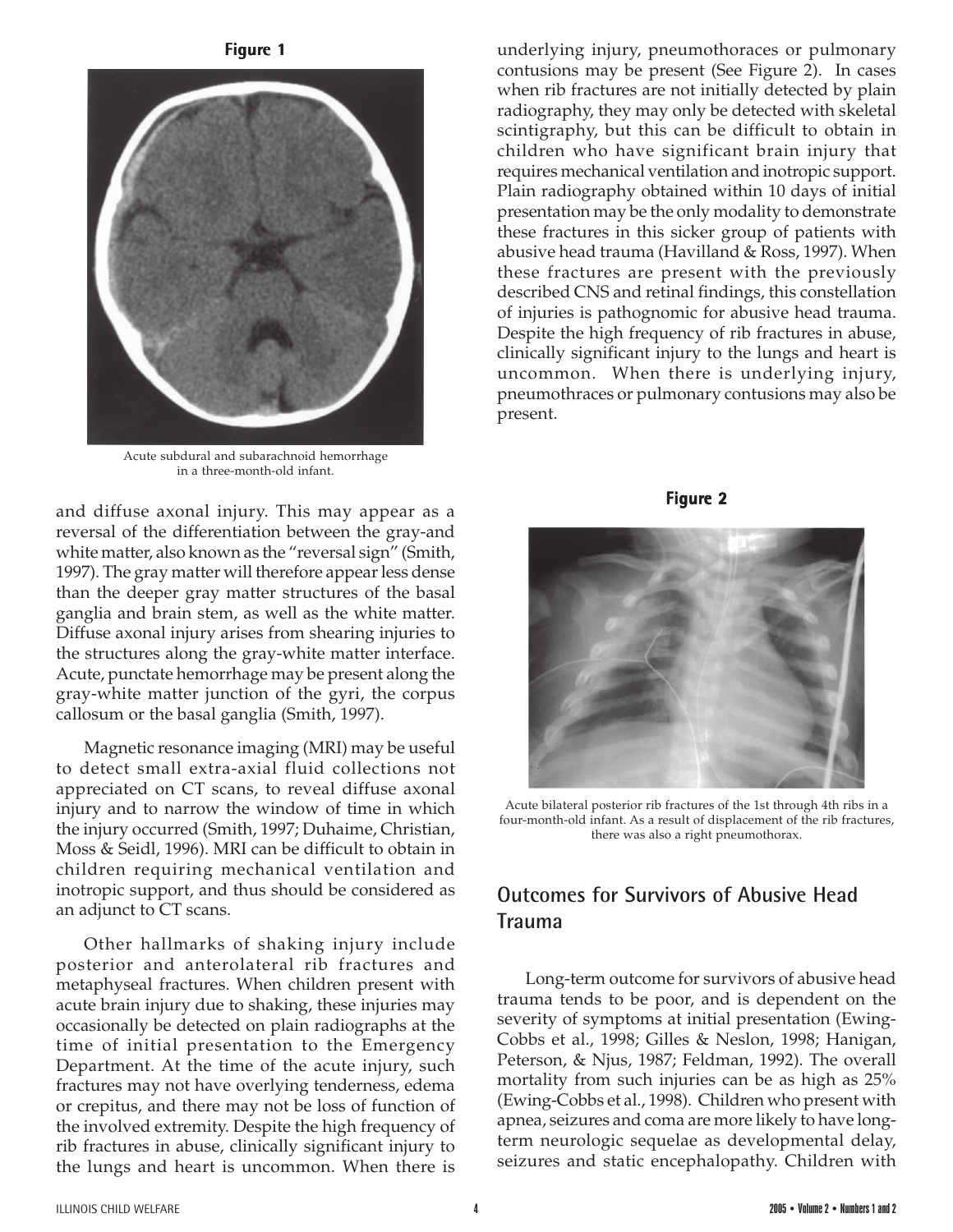inflicted head injury tend to have a significantly worse neurological outcome as compared to children with accidental traumatic brain injury (Hanigan, Peterson, & Njus, 1987). It is important that these children receive long-term follow-up, as some survivors with milder injury may display deficits such as attention and memory problems, only when they begin school (Hymel et al., 1998). In addition, behavioral difficulties and speech and language abnormalities may manifest in the second or third year of life, and persist into adolescence and adulthood (Hymel et al., 1998).

### **Tin Ear Syndrome**

Cutaneous injury to the ear, ipsilateral brain injury and retinal hemorrhage have been described in children who have been physically abused (Duhaime et al, 1996; Ewing-Cobbs et al., 1998; Gilles & Neslon, 1998). This constellation of injuries has been referred to as the tin ear" syndrome. When children are struck on the side of the head with an object, such as the hand, the impact to the ear can cause the apex of the helix to fold onto itself and be compressed against the side of the head during the blow (Gilles & Neslon, 1998). This results in a rim of petechiae along either the inner or outer aspect of the helix. It has been postulated that when the head is struck in this manner, it undergoes rotational acceleration. That force is thought to cause the ipsilateral subdural hemorrhage, cerebral edema, and hemorrhagic retinopathy (Ewing-Cobbs et al., 1998).

### **Closed head trauma that may be confused with abusive head trauma**

Some children who have contact injuries to the head, either from short vertical falls or blows to the head, may sustain either epidural hemorrhage, subdural hemorrhage or cerebral contusion. When there is a contact injury to the head, the point of impact causes the inner table of the skull to bend inward, putting it under compression, which may injure blood vessels with in the epidural or subdural space, as well as the parenchyma of the brain itself (Barlow, Thomson, Johnson & Minns, 2005). These focal injuries may be accompanied by a skull fracture as well. At the same time of this inbending of the skull, there is also simultaneous outbending of the skull around the site of impact (Barlow, et al., 2005). This puts the outer table of the skull under tension, and a skull fracture may result, either proximate to or remote from the site of impact. As the skulls of infants are somewhat more elastic, the tension on the outer table of the skull as it bends outward from an impact site may not always result in a fracture (Barlow, et al., 2005). These children typically do not present with significant alterations in mental status, unless the EDH or SDH is large

enough to cause mass effect and focal cerebral edema. (Barlow, et al., 2005). In contrast to children who have head injury due to shaking, the outcome of children with subdural hemorrhage due to impact injury is typically good, as most often the hemorrhage is not extensive and spontaneously resolves within 48 hours after injury, with few neurological sequelae (Hanigan, Peterson, & Njus, 1987).

## **Prevention of Abusive Head Trauma**

Many agree that a systematic approach to informing parents and caregivers about the dangers of shaking infants and the environment in which shaking may occur is a necessary part of any education and prevention program. In 1992, Showers evaluated an inflicted childhood neurotrauma education program in an urban county in Ohio. Over a one-year period, this program disseminated information about the dangers of shaking infants to 15,000 parents of newborns. Evaluations were completed by only 21% of this cohort. Of the parents who responded, 75% stated that they found the information useful, and 49% indicated that they would be less likely to shake an infant (Showers, 1992). More recently, Dias and colleagues evaluated a hospital-based education program in Buffalo, New York. As part of this education program, parents of newborns in participating hospitals viewed a videotape (Portrait of a Promise: Preventing Shaken Baby Syndrome; Midwest Children's Resource Center, St. Paul, MN) and signed a written statement that they would not shake their infant in the future. The incidence of abusive head trauma in this county was reduced by 47% during the five-year implementation of this program. No similar decrease in the number of cases of abusive head trauma was seen in an adjacent Pennsylvania county during this same period (Dias et al., 2005). Further study is needed to determine if the effectiveness of such educational programs can be replicated in other geographically and ethnically diverse populations.

## **Summary**

Abusive head trauma is a frequent cause of infant morbidity and mortality. The hallmarks of abusive head trauma include subdural and subarachnoid hemorrhage and retinal hemorrhages. The type of retinal hemorrhage seen in abusive head trauma is unique and can be distinguished from that of accidental head injury and from other medical causes. The neurological outcome for children with abusive head trauma is typically worse than that of children with accidental head trauma. This is especially so if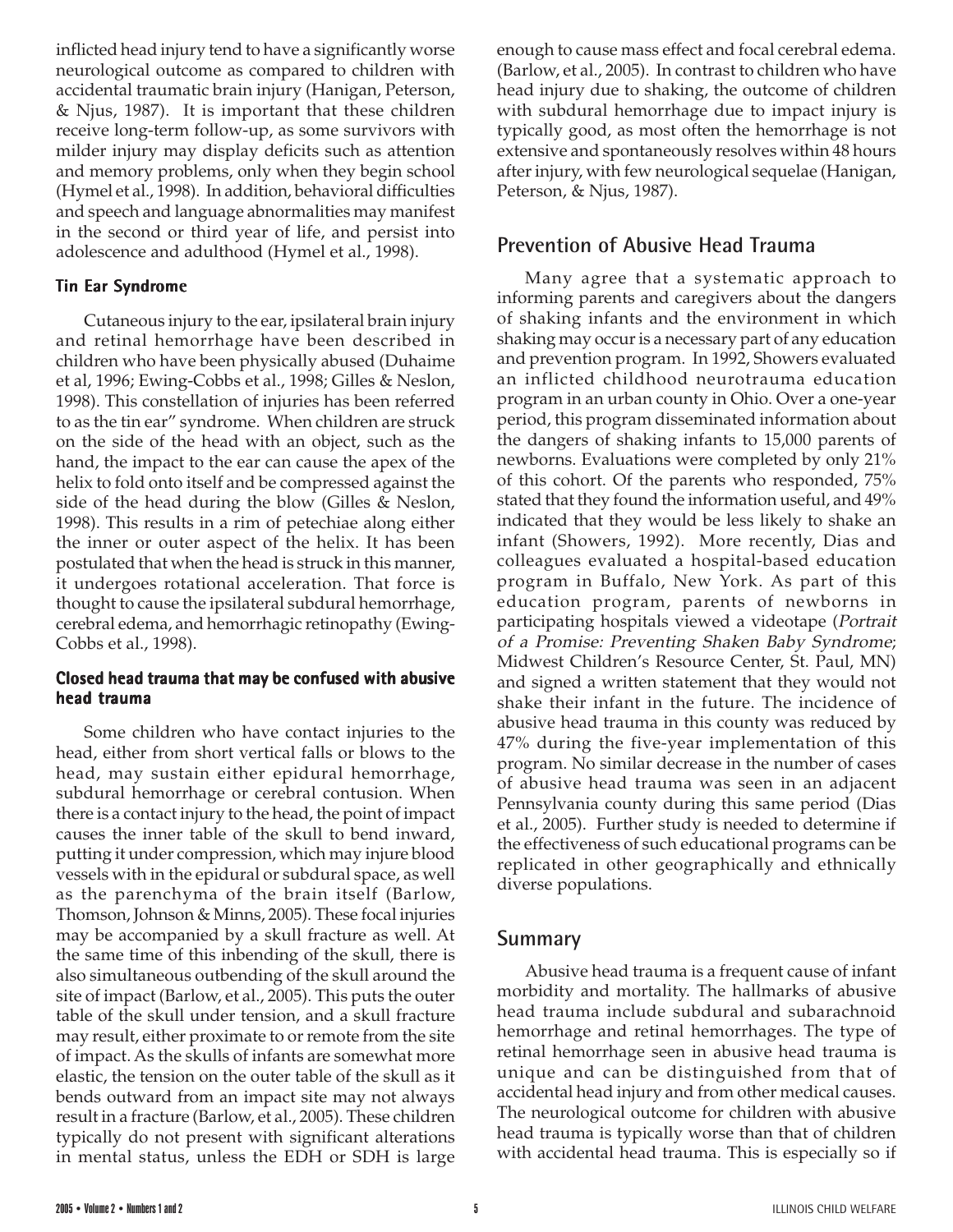an infant presents with apnea or cardiopulmonary arrest. Such features are helpful in distinguishing accidental from abusive head trauma in young infants. Efforts at educating parents about the harmful sequelae of shaking so as to prevent brain injury need to be carried out in geographically diverse populations.

## **References**

- Annable, W. L. (1994). Ocular manifestations of child abuse. In R. Reece (Ed.), Child abuse: Medical diagnosis and management (pp. 138-149). Malvern, PA: Lea and Febinger.
- Barlow, K.M., Thomson, E., Johnson, D., & Minns, R.A. (2005). Late neurologic and cognitive sequelae of inflicted traumatic brain injury in infancy. Pediatrics, 116, 174-185.
- Barnes, P. D., & Robson, C. D. (2000). CT findings in hyperacute nonaccidental brain injury. Pediatric Radiology, 30, 74-81.
- Bechtel, K., Stoessel, K., Leventhal, J.M., Ogle, E., Teague, B., Lavietes, S., et al. (2004). Characteristics that distinguish accidental from inflicted head injury in young hospitalized children. Pediatrics, <sup>114</sup>(1), 165-168.
- Caffey, J. (1974). The whiplash shaken infant syndrome: Manual shaking by the extremities with whiplash induced intracranial and intraocular bleedings, linked with residual permanent brain damage and mental retardation. Pediatrics, 54, 396- 403.
- Caffey, J. (1972). On the theory and practice of shaking infants. American Journal of Diseases of Children, 124, 161-169.
- Christian, C. W., Taylor, A. A., Hertle, R. W., & Duhaime, A. C. (1999). Retinal hemorrhages caused by accidental household trauma. Journal of Pediatrics, 135, 125-127.
- Dias, M. S., Smith, K., DeGuehery, K., Mazur, P., Li, V., & Shaffer, M. L. (2005). Preventing abusive head trauma among infants and young children: A hospital-based, parent education program. Pediatrics, 115(4), e470-477.
- Duhaime, A. C., Alario, A. J., Lewander, W. J., Schut, L., Sutton, L. N., Seidl, T. S., et al. (1992). Head injury in very young children: Mechanisms, injury types and ophthalmologic findings in 100 hospitalized patients younger than 2 years of age. Pediatrics, 90(2), 179-185.
- Duhaime, A. C., Christian, C. W., Armonda, R., Hunter, J., & Hertle, R. (1996). Disappearing subdural hematomas in children. Pediatric Neurosurgery, 25(3), 116-122.
- Duhaime, A. C., Christian, C. W., Moss, E., & Seidl, T. (1996). Long-term outcome in infant with shakingimpact syndrome. Pediatric Neurosurgery, 24(6), 292-298.
- Duhaime, A. C., Christian, C. W., Rorke, L. B., & Zimmerman, R. A. (1998). Nonaccidental head injury in infants: The "Shaken Baby Syndrome." New England Journal of Medicine, 338(25), 1822- 1829.
- Duhaime, A. C., Gennarelli, T. A., Thibault, L. E., Bruce D.A., Marguiles S.S., & Wiser R. (1987). The shaken baby syndrome. Journal of Neurosurgery, 66, 409- 415.
- Duhaime, A. C., and Partington, M. D. (2002). Overview and clinical presentation of inflicted head injury in infants. Neurosurgery Clinics of North America, 13, 149-154.
- Ewing-Cobbs, L., Kramer, L., Prasad, M., Canales, D. N., Louis, P. T., Fletcher, J. M., et al. (1998). Neuroimaging, physical and developmental findings after inflicted and noninflicted traumatic brain injury in young children. Pediatrics, 102, 300- 307.
- Feldman, K. W. (1997). Evaluation of physical abuse. In M. E. Helfer, R. S. Kempe, and R. D. Krugman (Eds.), The battered child (5th ed., pp. 175-220). Chicago: University of Chicago Press.
- Feldman, K W. (1992). Patterned abusive bruises of the buttocks and pinnae. Pediatrics, 90, 633-636.
- Gilles, E. E., and Neslon, M. D. (1998). Cerebral complications of non-accidental head injury in childhood. Pediatric Neurology, 19, 119-128.
- Gilliland, M. G., and Folberg, R. (1996). Shaken babies: Some have no impact injuries. Journal of Forensic Sciences, 41(5), 114-116.